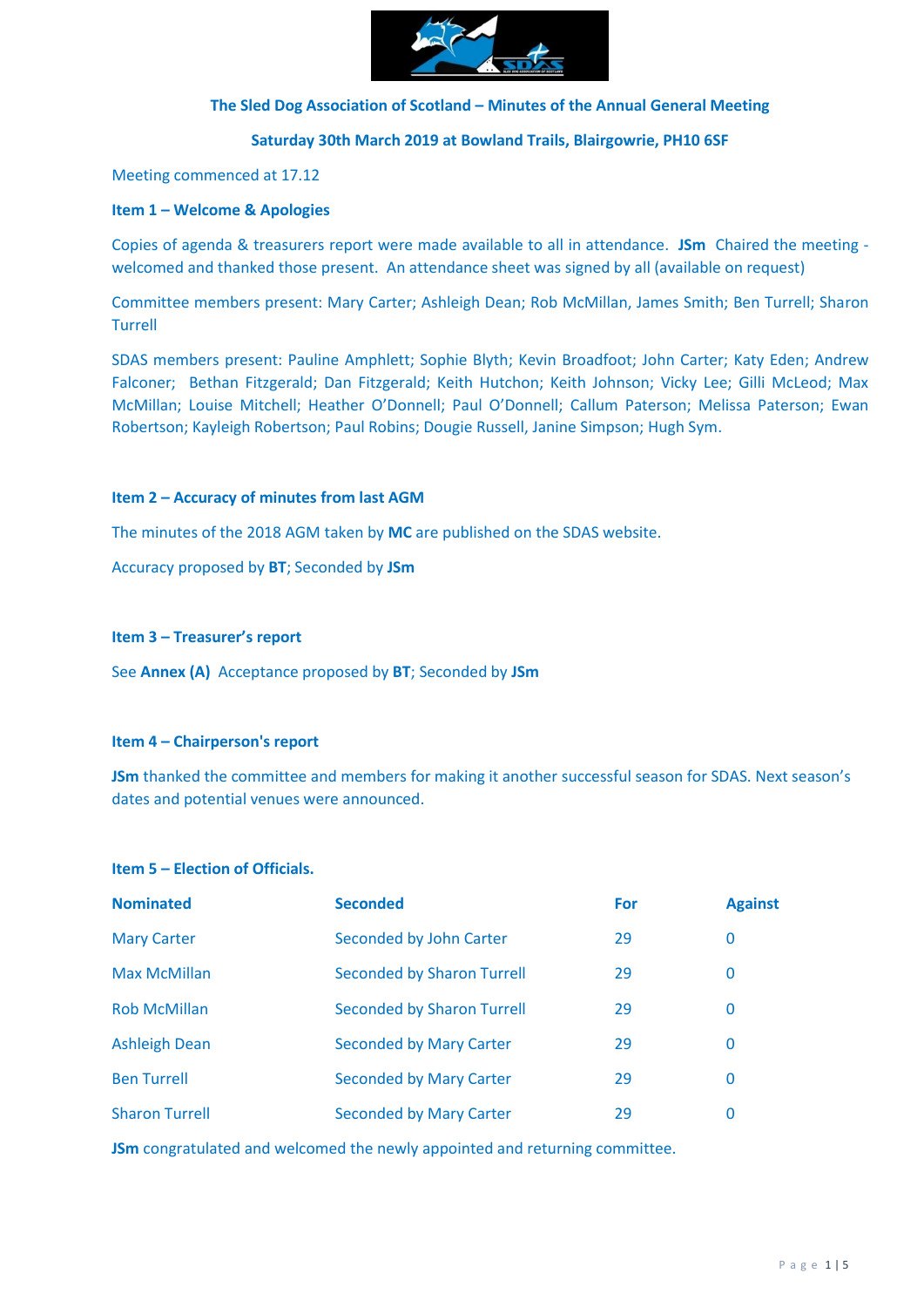#### **Item 6 – Proposals**

- **I.** Proposed by Rob McMillan Seconded by Julie McMillan
	- o I propose that SDAS follows the BSSF in allowing four dog junior rig class, under the condition that the junior has to run a four wheeled rig all wheel braking and after discussion within the committee then possibly use a three wheel rig all wheel braking.

Discussion followed and proposal was broken into two points for voting

|               | B)                                      | A) SDAS offer a 4-dog Junior class<br>DR4J Must use 4-wheeled rig | For<br>For | 29<br>29                   | Against<br>Against | 0<br>0 | Abstain<br>Abstain |  |
|---------------|-----------------------------------------|-------------------------------------------------------------------|------------|----------------------------|--------------------|--------|--------------------|--|
| н.<br>$\circ$ |                                         | Proposed by Rob McMillan                                          |            | Seconded by Julie McMillan |                    |        |                    |  |
|               | Junior one dog scooter the same as BSSF |                                                                   |            |                            |                    |        |                    |  |
|               |                                         |                                                                   | For        | 30                         | <b>Against</b>     |        | Abstain            |  |
|               |                                         |                                                                   |            |                            |                    |        |                    |  |

**III.** Proposed by Sharon Turrell Seconded Julie McMillan

o Rule18: Bib numbers will be provided by the club for each competitor. Bib numbers requests can be made to Committee for a donation. Competitors can provide their own bibs so long as the number is clearly visible to the finish timer.

Change to:

o Rule18: SDAS members will be responsible for their own bib number at each event which has to be clearly visible to the finish timer. Non members will be provided bib numbers at the time of event.

Supporting Statement:

Bib numbers being printed off prior to events is time consuming and an expense in paper and ink

For 30 Against 0 Abstain 0

- **IV.** Proposed by Sharon Turrell Seconded Ben Turrell
	- o Rule23: …'DBM/DBW;DBMNB/DBWNB; 1 dog bikejor combined men and women

DBJ – 1 dog bikejor combined Open Nordic and Gender juniors 10-15 years (can be accompanied, for safety, by and adult on a bike behind a junior team.)

Change to:

o Rule 23….'DBM/DBW; - 1 dog bikejor all breeds, male and female categories

DBJ – 1 Dog Bikejor combined Open/Nordic/Gender

Supporting Statement:

Not enough regular Nordic entries to justify keeping the class.

More Female/Male entries than Nordic/open entries

Discussion followed & proposal broken down into the following points for voting

A) SDAS No longer offer a Nordic Bikejor Category – Nordic breeds compete with open class bikejor For 1 Against 29 Abstain 0

B) SDAS offer DBM/DMW to split the open bikejor category by sex and offer combined sex Nordic Bikejor Category as a trial

For 29 Against 1 Abstain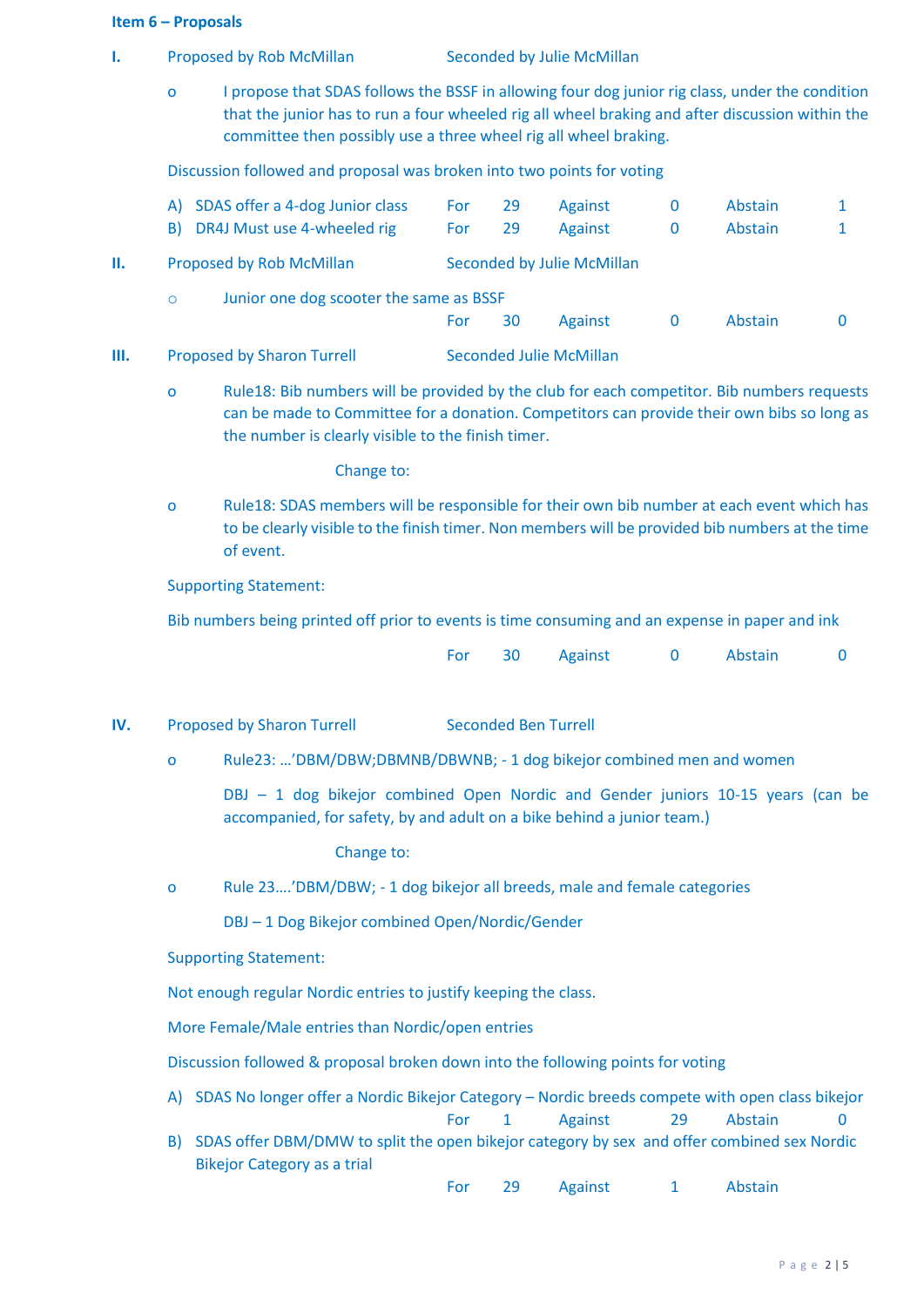- **V.** Proposed by Lindsay Johnson seconded by Danny Fitzgerald.
	- o I would like to propose the Bikejor class is split into male and female

This proposal had been covered in the previous discussion & voting – Therefore item skipped.

- **VI.** Proposed by Ben Turrell Seconded Sharon Turrell
	- o Rule28b: 2 Single day races will be held on each race weekend. Championship points will be awarded for each days racing. Note: Competitors must run the same dogs both days in the same class.

Change to:

o Rule28b: 2 Single day races will be held on each race weekend. Championship points will be awarded for each days racing.

Supporting Statement

Makes race entry clearer and more user friendly.

Allows competitors to vary what they can run over a race weekend

Discussion followed including the canine welfare benefits.

For 26 Against 3 Abstain 1

- **VII.** Proposed by Lindsay Johnson seconded by Danny Fitzgerald.
	- $\circ$  I would like to propose you can change your dog on second day given it is two one day races, it's only fair if someone comes with a fresh dog you have the choice to change dogs for a new race .

This proposal had been covered in the previous discussion & voting – Therefore item skipped

- **VIII.** Proposed by Lindsay Johnson seconded by Danny Fitzgerald.
	- o I would also like to suggest that SDAS are more transparent with members on trail conditions, length and course type. We are yet to see a trail at 3 or over 3 miles this season and most are advertised for 3.5 miles. Certain Committee members or friends of have an idea of the course and state of surface and only those close enough find out before. I appreciate last minute changes are made but more transparency with all members is only fair. What they are intending trail surface, course style and distance, what obstacles they may face . Warning to give members a fair idea of what to train and prepare for.

Culbin was a huge disappointment, I felt my money was wasted on entry and travel had I known prior I would have saved the time and funds for another SDAS event .

It would be nice to aim for a trail of over 3 - 4 miles around February. Having just about every course under 3 miles is not a fair level field. A true mix of distance to suit the season makes for more varied and fair competition.

The points raised in this proposal and discussion were taken on board by the committee. To consider a map pinpointing venues & their nearest postcodes with approx trail distance / average trail distance / conditions.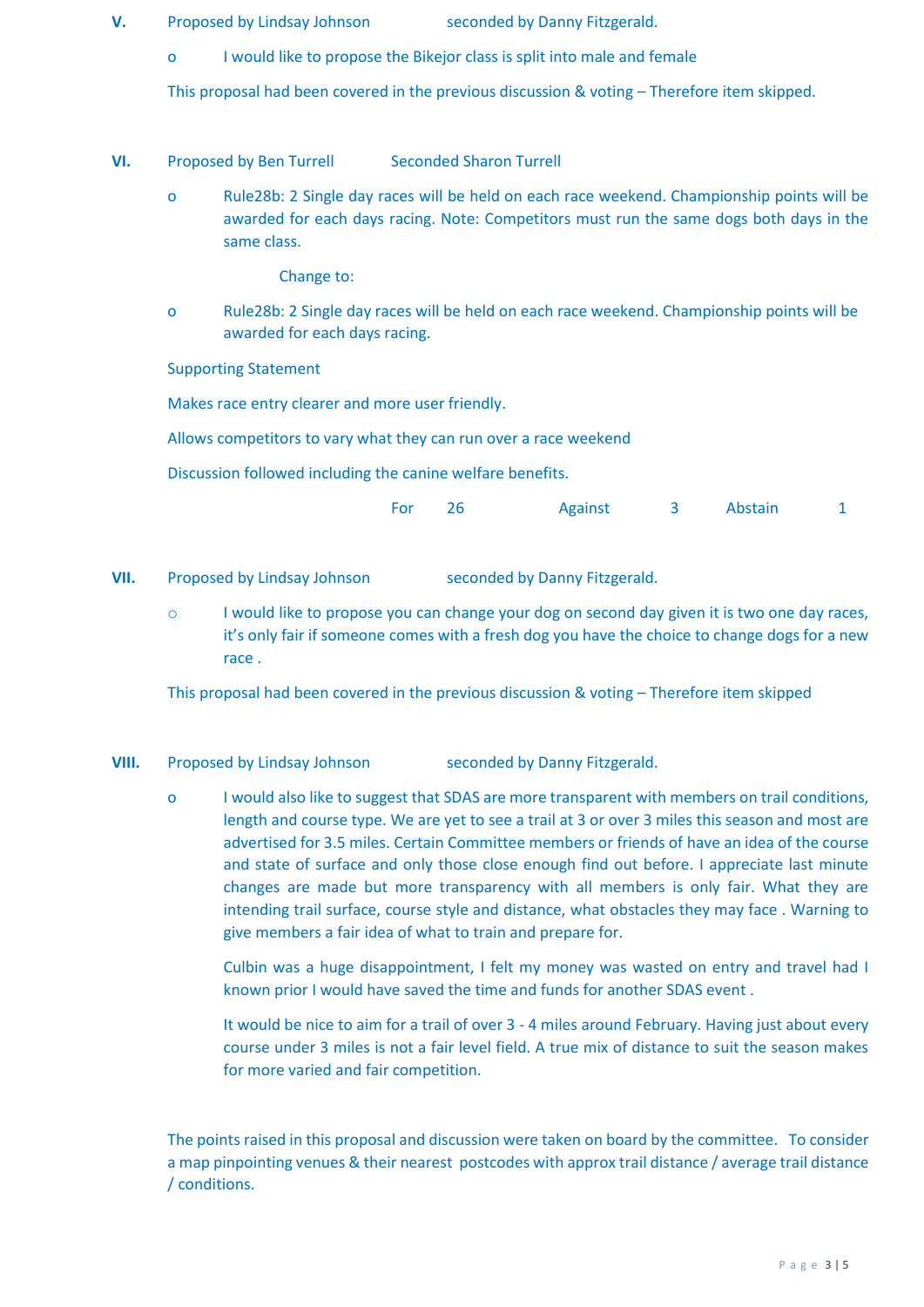- **IX.** Proposed by Lindsay Johnson seconded by Danny Fitzgerald.
	- o I suggested last year a kids section on the Saturday after the races, something for those not able to race, or a training session.

Feedback from James and others was they thought it was a great idea. Suggestion was to include all members to help out.

We have one race left of the season and nothing has been done. It's disappointing when trying to suggest positive changes that fall on deaths ears. Again, opening up to members to help out get more involved would help if committee are too busy. I know my wee one would love it!

The proposal was taken on board by the committee and to push towards having a Kids Club at races.

- **X.** Proposed by James Smith Seconded by Ben Turrell
	- o To Drop the SDAS Local amendment for DR2/DR2NB

# Supporting statement

To reduce the number of classes. Those wishing to run 2 dogs on a rig can do so in the scooter class as per IFSS rules

For 13 Against 15 Abstain 3

# **Item 7 – Any Other Competent Business**

o Neck Lines re 2 dogs

**JSm** highlighted the IFSS ruling that a neckline is compulsory in 2-dog scooter / rig class

o **PR** requested transparency with members regarding issues / warnings/ race bans etc

Committee advised that certain matters cannot be discussed / published to members due to GDPR

o Insurance –

to state on the website what insurance is needed by members, and why.

o Race Marshals –

To re-introduce the laminated sheet for marshals to give instruction on what to do, and how to operate radios. This info can also be on the website.

#### **Item 8 – Thanks & Close of meeting**

The Committee and members showed their appreciation to the Chair, **JSm** , for all his hard work and dedication, as he was standing down after six seasons on the SDAS committee.